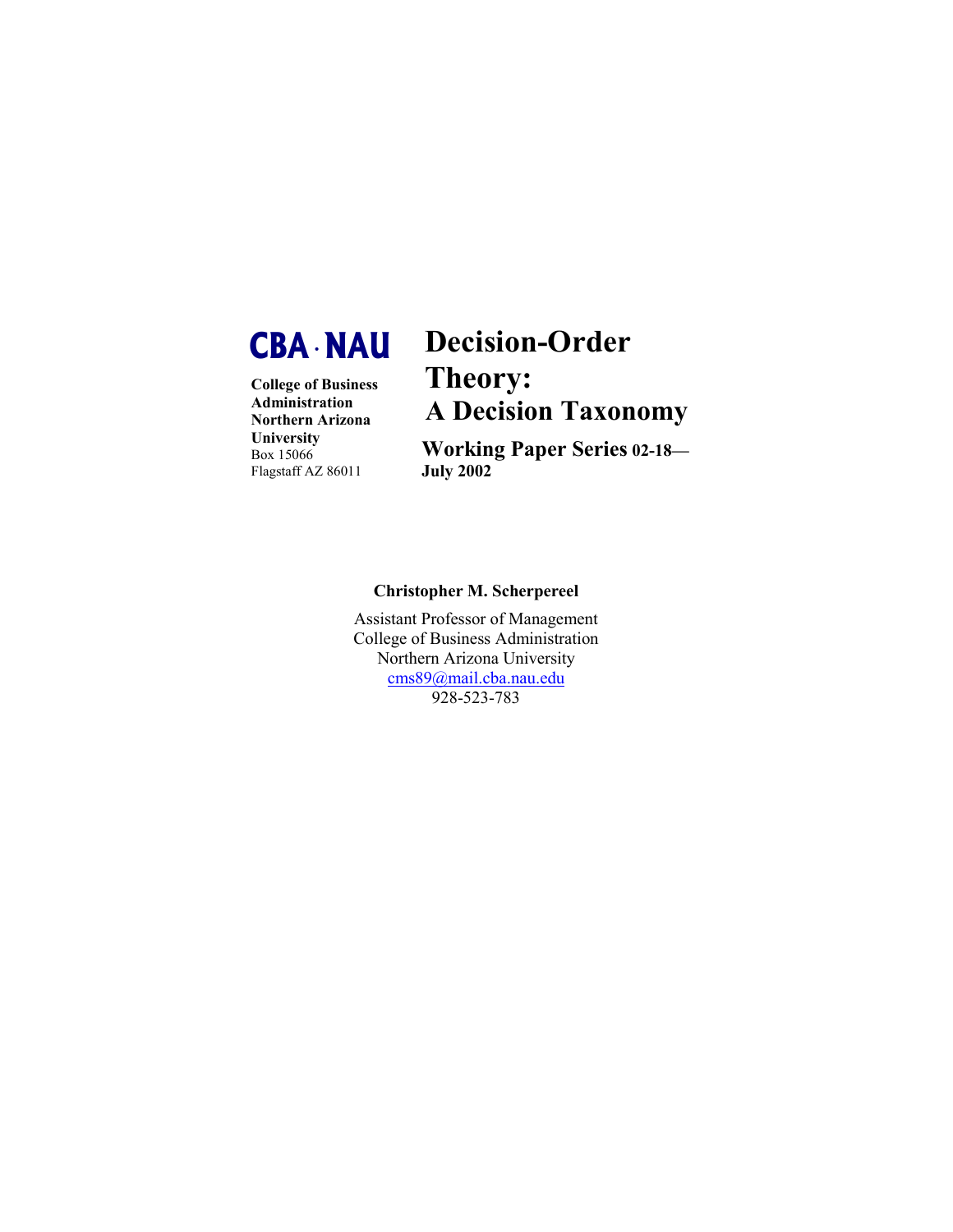# **CBA •NAU**

**College of Business Administration Northern Arizona University**  Box 15066 Flagstaff AZ 86011

 $\overline{a}$ 

# **Decision-Order Theory: A Decision Taxonomy**

Christopher M. Scherpereel

## *The beginning of knowledge consists of learning to call things by their names – Chinese Proverb*

As Bowker and Star (Bowker and Star 1999) so eloquently explained in their book "Sorting Things Out," classification and classification systems are ubiquitous to human existence. The term "taxonomy" is unfortunately used in the literature as a synonym for "classification" when in fact it has broader implications. Taxonomy relates to a process that includes a specific type of classification as a key-defining characteristic. A taxonomic classification focuses on the general laws or principles comprising the phenomena or system of interest. The taxonomy process includes this taxonomic classification, along with methodologies for naming classes, rules for applying these names, and the procedure for identifying individual objects for inclusion in a particular class. Thus, the term "taxonomy" when used as a noun in this paper refers to the entire taxonomy process and not solely the classification or grouping of objects.

The goal of this paper is to establish taxonomy for decision problems. The procedure for identifying individual objects for inclusion in each class will be explored briefly. The taxonomic classification system and nomenclature defined, together with the identification procedures, provide the complete "taxonomy" called "decision-order theory."

#### **THE PROBLEM DEFINED – A THEORETICAL DEFINITION**

*Never take the anti-intellectual side in an argument. You'll find that most of the people who applaud you will be the people you hate (Tynan 1994, p.88)* 

What is the best methodology for solving real-world problems and making real-world decisions? Many theoreticians promote a rational analysis approach. Described by a series of "if-then" procedures and rules, this approach can assure consistent, predictable results (Dewey 1933; Simon 1945; Bransford and Stein 1984; Russo and Schoemaker 1989; Dorner 1997). To the credit of its sponsors, rational analysis has forged the advancement of science and technology. It has allowed computer chip manufacturers to increase the processing speeds from a few mega-hertz to over 1 giga-hertz in less than fifteen years. Rational analysis has allowed immunologists to develop new vaccines that have essentially eliminated many of childhood's most devastating diseases. These advancements represent remarkable achievements, and provide strong support for utilizing a rational analysis to problem solving and decision-making. Logical atomism, <sup>1</sup> survival of the fittest, and analogies to Darwin's theory of evolution provide a feasible image on which to base rational arguments.

Unfortunately, rational arguments characterized by "if-then" rules and procedures fail to explain, describe, prescribe, or predict the actions of a real-world decision-maker (Lindblom 1959). Such procedures constrain thought to incrementalism and fail to promote the innovation and creativity that established the first computer chip and the first vaccine. Real-world decision-makers face situations that cannot always be subjected to decomposition into primitives, a requirement of rational techniques. Instead, decision-makers rely on experience blended with analytical tools and motivations. Although the "if-then" rules and procedures prescribed by rational analysis are important elements in the decision-making process, their application to real-world situations is limited. The difficulty is not in applying the logic that rational analysis prescribes, but instead, it lies in identifying whether or not the "if" condition has been met.

<sup>&</sup>lt;sup>1</sup> The belief that ideas and concepts can be decomposed into their natural elements is called "logical" atomism." This belief was popular among philosophers during the 1920s and 1930s, and has since been abandoned. (Klein 1998, p. 262)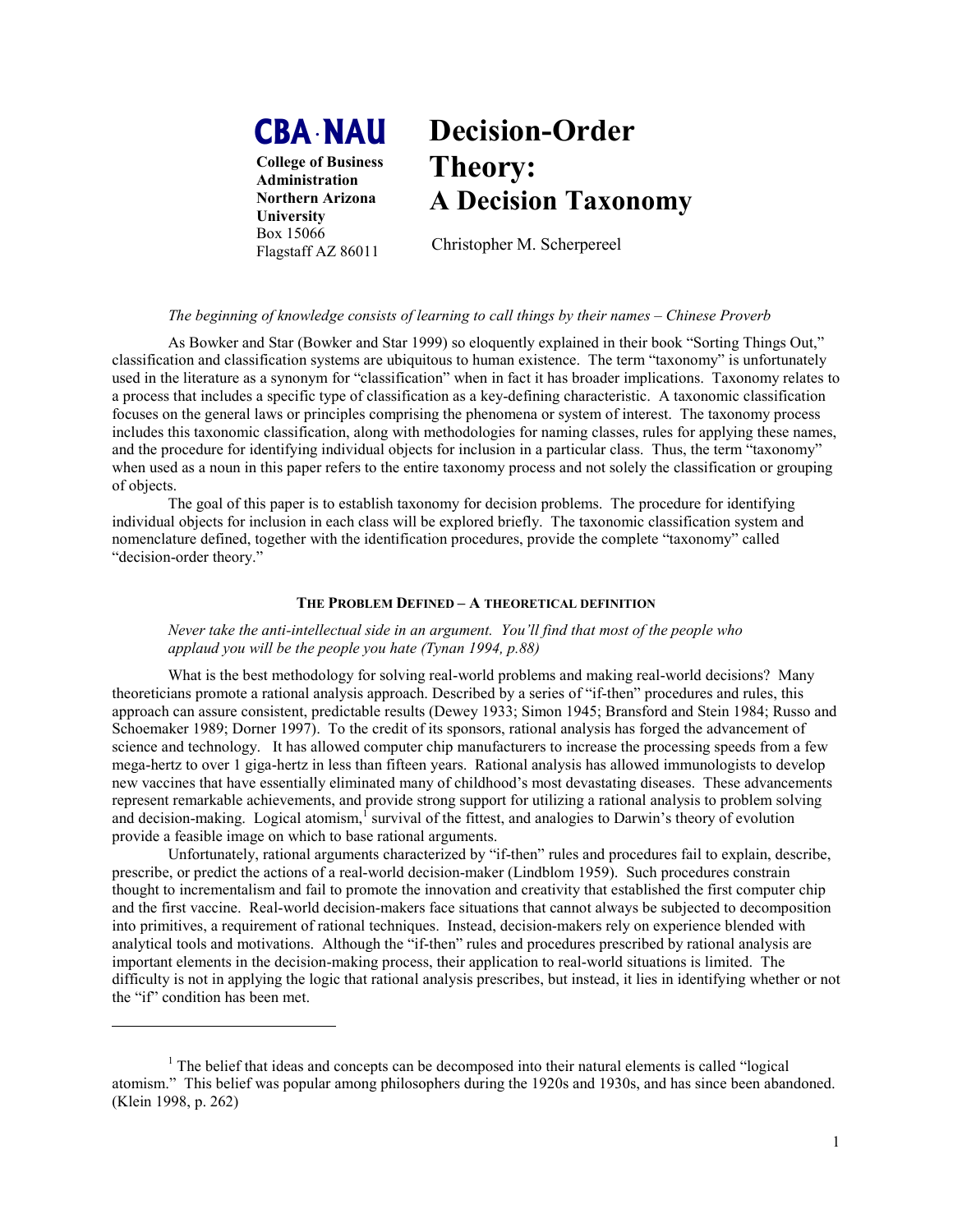An enlightening book "Concepts of Science," by Achinstein (Achinstein 1968) describes the difficulty in determining whether the antecedent conditions, or "if" conditions, are satisfied. This difficulty is why many theoreticians focus on context-free laboratory situations, where the "if" conditions are unambiguous. An alternative to constraining the situational context, so that the "if" condition is clearly defined, is to identify the context of the situation and then determine whether the "if-then" rules are applicable. This latter alternative urges the development of a decision-making taxonomy to assess whether or not the "if" conditions can be identified, evaluated, and satisfied within the actual situational context. The decision-order taxonomy, described in following sections, offers a framework for placing decisions within their natural real-world context.

The decision-order taxonomy begins with a hierarchical classification of decisions into three major classes. These classes are developed from a concilience of the literature spanning the natural sciences, social sciences, applied sciences (engineering), and the arts. Each of these fields has struggled to identify real-world situations that fall within their scope of understanding and analysis. Each of these fields has developed a language and terminology that characterizes its particular situation. Each of these fields has established unique approaches to representing the real-world within the constraints of its domain. Unfortunately, these divergent approaches have made impossible an unambiguous semantic classification using the existing language. Thus, a new language, which does not possess the interpretive baggage associated with a particular discipline, is necessary.

The decision-order taxonomy is developed to provide an "Ariadne's Thread,"<sup>2</sup> linking the different problem-solving/decision-making theories with a common language construct. To identify the semantic descriptors that are commonly used by researchers to partition their domains, a content analysis is performed on the seminal literature in the natural sciences, social sciences, applied sciences, and the arts. This content analysis reveals a triad pattern and exposes an underlying order. The resulting triad groupings are used to construct Table 1, where the header column contains labels that indicate the discipline or scientific field from which the triads were extracted.

<sup>&</sup>lt;sup>2</sup> The phrase "Ariadne's Thread" originates in the mythological Greek story of the Cretan labyrinth and is used by Wilson (Wilson 1998) as an analogy for the common theme or connection between different academic disciplines. Wilson (Wilson 1998) recalls the Greek story as follows: "Into the heart of the Cretan labyrinth walks Theseus, Hercules-like champion of Athens. Through each corridor, past uncounted twists and turns, he unravels a ball of thread given him by Ariadne, lovestruck daughter of Crete's King Minos. Somewhere in the hidden passages he meets the Minotaur, the cannibal half man, half bull to whom seven youths and maidens are sacrificed each year as Athens's tribute to Crete. Theseus kills the Minotaur with his bare hands. Then, following Ariadne's thread, he retraces his steps through and out of the labyrinth" (Wilson 1998, p. 66).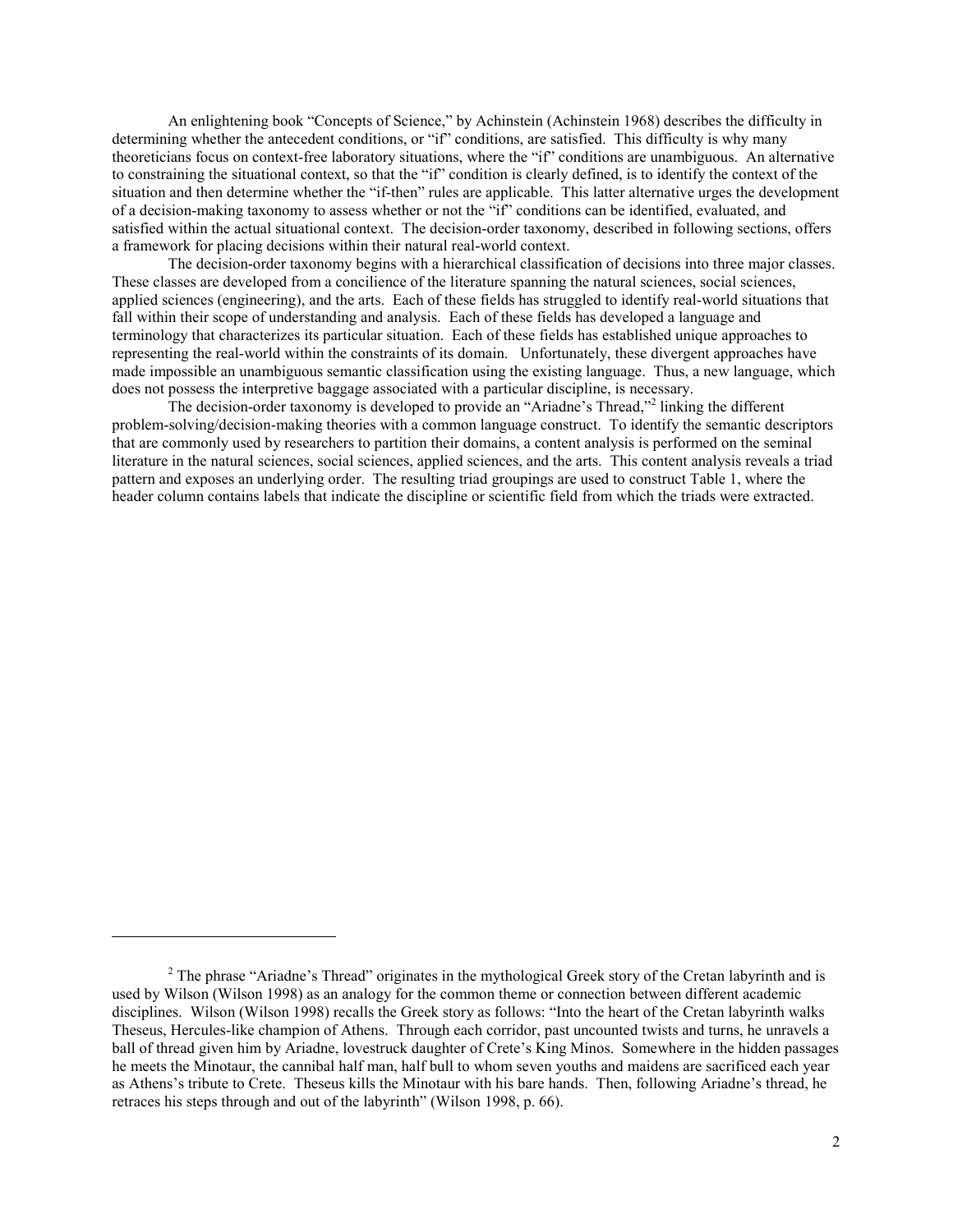| <b>Field of Inquiry</b>                                  | <b>Decision Order</b>                   |                                                  |                                             |
|----------------------------------------------------------|-----------------------------------------|--------------------------------------------------|---------------------------------------------|
|                                                          | 1st                                     | 2nd                                              | 3rd                                         |
|                                                          |                                         |                                                  |                                             |
| <b>Decision Making</b>                                   | Certainty                               | <b>Risk</b>                                      | Uncertainty                                 |
| <b>Classical Solution Methodology</b>                    | Deterministic                           | Probabilistic                                    | Heuristic                                   |
| Logic Methodology                                        | Deduction                               | Induction                                        | Abduction (retroduction)                    |
| Planning                                                 | Operational                             | Tactical                                         | Strategic                                   |
| Modeling                                                 | Mechanistic                             | Biological                                       | Sociological                                |
| Process<br>Economics                                     | Rules<br>Equilibrium                    | Procedures<br>Linearity                          | Politics<br>Non-linearity                   |
| Gambling                                                 | Odds                                    | Bet Hedging                                      | Betting                                     |
| Investment                                               | Money                                   | <b>Securities</b>                                | Projects                                    |
| Ouandary                                                 | <b>Puzzles</b>                          | Games                                            | Life                                        |
| Supervision                                              | Administrative                          | Managerial                                       | Entrepreneurial                             |
| Valuation                                                | Price                                   | <b>Expected Value</b>                            | Utility                                     |
| Guidance                                                 | Blueprint                               | Map                                              | Compass                                     |
| Response                                                 | Static                                  | Stochastic                                       | Dynamic                                     |
| Processing                                               | Calculation                             | Simulation                                       | Experimentation                             |
| Scholarship                                              | Facts                                   | Information                                      | Knowledge                                   |
| Vocation                                                 | Production                              | Development                                      | Research                                    |
| Insurance                                                | Underwriting                            | Selling                                          | Buying                                      |
| Solution Approach<br><b>Business Function</b>            | Imitation                               | Precedence                                       | Innovation<br>Finance                       |
| Discernment                                              | Bookkeeping<br>Selection                | Accounting<br>Choice                             | Preference                                  |
| Solution Technique                                       | Calculating                             | Optimizing                                       | Satisficing                                 |
| <b>Functional Concern</b>                                | Validity                                | Reliability                                      | Practicality                                |
| <b>Measurement Scale</b>                                 | Ratio                                   | Interval                                         | Nominal and/or Ordinal                      |
| Change Mechanism                                         | Stagnation                              | Evolution                                        | Mutation                                    |
| Problem Structure                                        | Simple                                  | Complicated                                      | Complex                                     |
| <b>Time Focus</b>                                        | Current                                 | History                                          | Future                                      |
| Process                                                  | Sequential                              | Feed-forward                                     | Feed-back                                   |
| Evidence                                                 | <b>Direct</b>                           | Circumstantial                                   | Opinion                                     |
| Connections                                              | Contracts                               | Contacts                                         | Relationships                               |
| Knowledge                                                | Direct                                  | Indirect                                         | Tacit                                       |
| <b>Agent Characteristic</b>                              | Doers                                   | Solvers                                          | Formulators                                 |
| <b>Problem Formulation</b>                               | Independence                            | Actuarial                                        | Synthesis                                   |
| Thinking                                                 | Analytical                              | <b>Closed Systems</b>                            | Open Systems                                |
| <b>Response Characteristic</b>                           | Passive                                 | Reactive                                         | Active                                      |
| Organizational Characteristic                            | Hierarchical Organization               | Matrix Organization                              | Informal Organization                       |
| Solution Acceptance                                      | Exactness                               | Consistency                                      | Emergence                                   |
| Authority<br>Execution                                   | Control<br>Procedure                    | Influence<br>Course                              | Appreciative<br>Process                     |
| Pav                                                      | Low                                     | Medium                                           | High                                        |
| Education                                                | Primary / Secondary                     | College / University                             | Experiential                                |
| Skills                                                   | Focused                                 | Narrow                                           | <b>Broad</b>                                |
| <b>Economic Structure</b>                                | Communism                               | Socialism                                        | Capitalism                                  |
| <b>Authoritative Control</b>                             | <b>Boss</b>                             | Manager                                          | Leader                                      |
| Problem Framework                                        | <b>Fictional World</b>                  | Academic World                                   | Real World                                  |
| <b>Solution Focus</b>                                    | Exactness                               | Efficiency                                       | Effectiveness                               |
| Control                                                  | Laws                                    | Axioms                                           | Rules of Thumb                              |
| Presentation                                             | Drawings                                | Photographs                                      | Holographs                                  |
| Key Economic Variables                                   | Cost                                    | Price                                            | Value                                       |
| <b>Educational Tools</b>                                 | Mathematics                             | <b>Statistics</b>                                | Experience                                  |
| Design                                                   | Drafting                                | Specifying                                       | Designing                                   |
| Perspective                                              | Objective Independent                   | <b>Objective Dependent</b>                       | Subjective                                  |
| Acceptance Criteria                                      | Provability                             | Observability                                    | Usability                                   |
| Decision Strategies                                      | Rational                                | Reliable                                         | Reasonable                                  |
| Vision                                                   | Pin point                               | Focal                                            | Peripheral                                  |
| Navigation                                               | Daytime                                 | Fog                                              | Night                                       |
| Physics                                                  | Certainty                               | Chaos Indeterminism                              | <b>Ouantum Indeterminism</b>                |
| Nicholas Georgescu-Roegen<br><b>Negative Conclusions</b> | Reversible<br>Theoretical Impossibility | Irreversible<br><b>Statistical Improbability</b> | Irrevocable<br>Observational Impracticality |
| Life Cycle                                               | Status Quo                              | Learning Curves                                  | <b>Experience Curves</b>                    |
| Innovation                                               | Single Path                             | Multiple Path                                    | Flow                                        |
| <b>Employee Development</b>                              | Training                                | Experience                                       | Expertise                                   |
| Options                                                  | <b>Theoretical Financial</b>            | Real Financial                                   | Real Non-financial                          |
| Constraints                                              | Tight - Rigid                           | Tight                                            | Loose                                       |
| Human Influence                                          | Low                                     | Medium                                           | High                                        |
| Solution (Search)                                        | Filtered                                | Selective                                        | Adaptive                                    |
| <b>Attribute Focus</b>                                   | Accuracy - exactness                    | Accuracy - closeness                             | Speed                                       |
| Frequency                                                | Repetitive                              | Frequent                                         | Unique                                      |
|                                                          |                                         |                                                  |                                             |

**Table 1: A Taxonomy of Decision-orders - Spanning the Fields of Inquiry**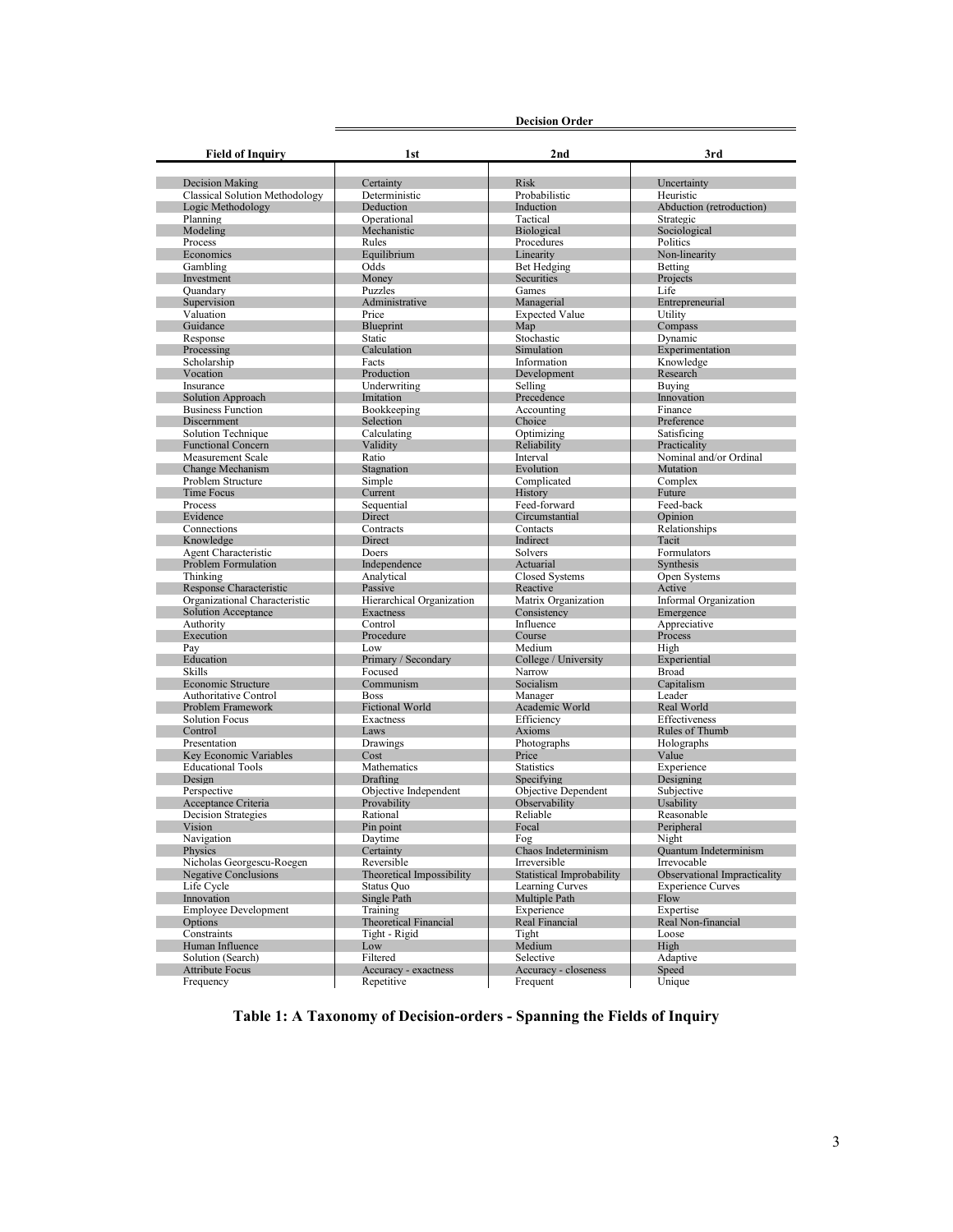The terminology contained in Table 1 provides an extensive compilation of the descriptive language that will help define the decision-orders. Using the table of triad groupings, the definitions below can be used as a basis for a first, second, and third-order taxonomy construct. 3

#### First-order

First-order problems/decisions typically have static properties and are associated with high levels of certainty and simplicity. These problems/decisions are often described by the literature using words like: simple, reversible, certain, low risk, static, small, short term, understood, common etc. Problems and decisions that are classified as first-order typically have well established solution methodologies, characterized by rational deterministic "if-then" rules and deductive procedures.

### Second-order

 $\overline{a}$ 

Second-order problems/decisions are those that have probabilistic uncertainty, are often complicated, and follow definable dynamic processes. These would be characterized with words like: complicated, stochastic, probabilistic, optimizing, efficient, frequent, irreversible, medium risk, medium term, etc. Problems and decisions that are classified as second-order rely on probability theory and inductive logic for solutions. They are typically approached using axioms, computer simulations, and a constrained model of the actual phenomena of interest. • Third-order

Third-order problems/decisions are those that have genuine uncertainty, complexity, and dynamics. These are characterized with words like: complex, irrevocable, ambiguous, high-risk, important, big, long term, subjective, tacit etc. Third-order problems/decisions rely on abductive logic and heuristic solutions. The objective is to find an acceptability and effectiveness in the results.

These three decision-order definitions map remarkably well to the classification groupings alluded to by the different scientific disciplines and exposed in the content analysis.<sup>4</sup> Thus, these definitions are used as a basis for developing the three basic classes in the taxonomy, which are similarly labeled, first, second, and third-order.

By establishing an overarching terminology, it is possible to efficiently identify and effectively communicate the appropriate multidisciplinary approaches to decision-making and problem solving. The common language presented in this taxonomy has not been established by prior art. Therefore, the presentation will rely on these basic definitions supplemented with extensive references to discipline-specific examples.

#### **DECISION-ORDERS ACROSS DISCIPLINES**

Being able to uniquely classify decisions or problems as first, second, or third-order based exclusively on the semantic definitions provided is not practical. The essence of a decision-order is more than the semantic terminology, which provides its descriptive characterization. The classification of problems/decisions requires a contextual understanding that is gained through experience and is best communicated through examples. Scanning the literature in the natural sciences, social sciences, applied sciences, and the arts, produces a number of relevant examples that offer context to the class definitions.

A three-step heuristic process is used for classifying example problems/decisions in the decision-order taxonomy: soliciting, analyzing, and judging. Soliciting a verbal/written description of the decision (or problem) from the decision-maker (or problem-solver) can generate the semantic data necessary to identify the decision-order. Performing a content analysis on this description will identify whether the decision-maker (problem-solver) is using first, second or third-order language. Based on this analysis a judgment can be made, using some predefined dominance criterion,<sup>5</sup> as to which decision-order classification best fits the decision under investigation.

An excellent example of a decision problem that contains elements of all three decision-orders, but holistically is clearly a third-order problem can be found in automobile manufacturers discussions on the "three-day

 $3$  C. W. N. Thompson (Thompson 1999/2000) introduced the terminology "first, second, and third-order" as a possible classification system."

<sup>&</sup>lt;sup>4</sup> The orders are not simply categories, but represent regions along a hypothetical continuum.

 $<sup>5</sup>$  A dominance criterion might involve selecting the decision-order that has the highest raw count of</sup> descriptors used, or applying some additional weighting to those terms, like "uncertainty," that clearly indicate the decision belongs in a particular class.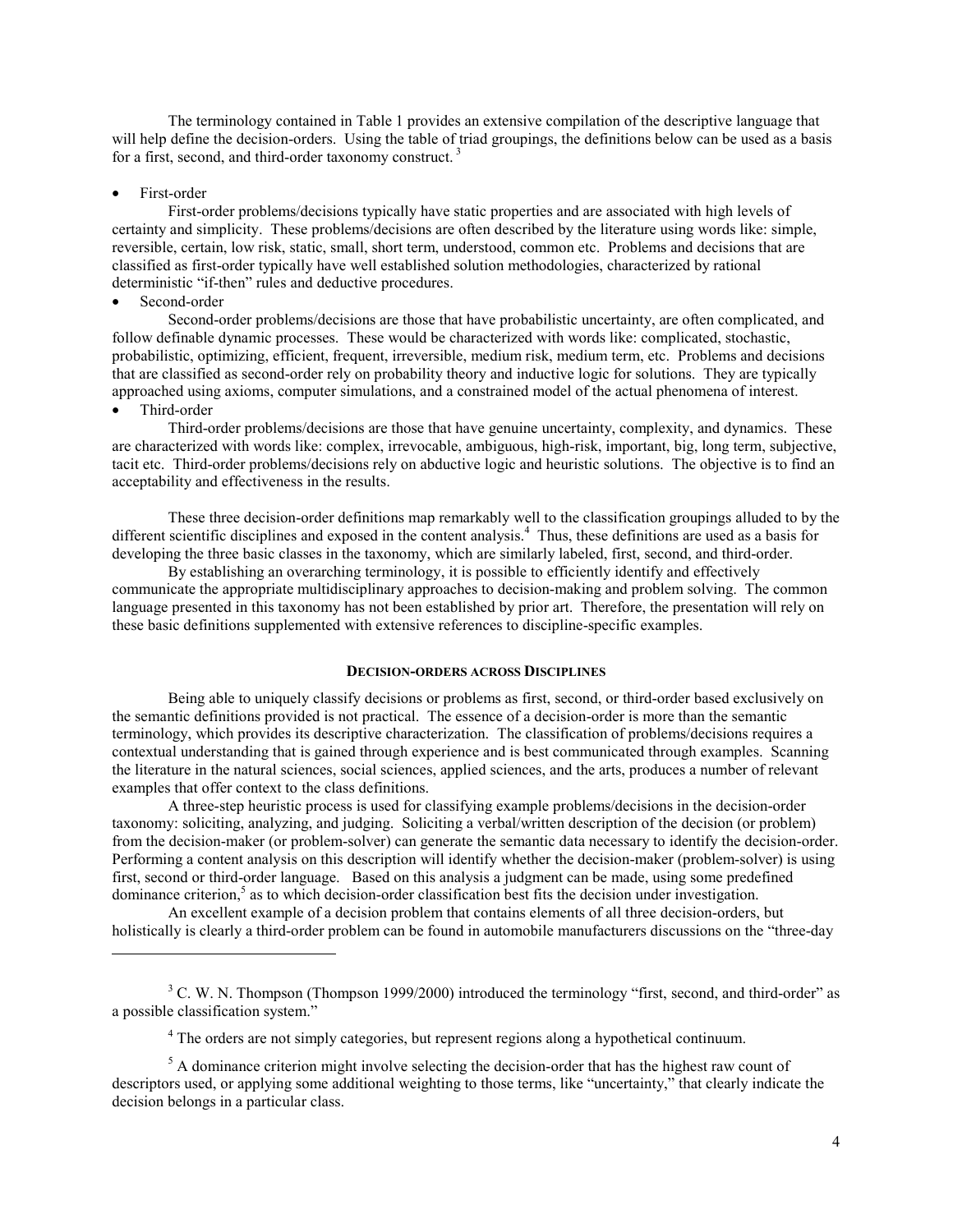car."<sup>6</sup> The next section presents the three-day car using the decision-orders language. From this example it should be clear how the decision-orders table, Table 1, might be used to guide the classification of a decision. The terms used in describing the three-day car decision that match elements of Table 1 are underlined and followed by a subscript identifying the order.

#### **The Three-day Car – a third-order decision?**

 $\overline{a}$ 

Why the interest in the three day car? Will this really create a sustainable competitive advantage to the automobile company that first develops the capability? These are the real-world<sub>3</sub> questions being evaluated by auto industry executives who have to decide if exploration<sub>3</sub> of this real investment option<sub>3</sub> is strategically<sub>3</sub> warranted. To understand the industry's motivation to research, this issue, some background is required on the two countries touting this capability as necessary for their <u>future</u><sub>3</sub>. Currently the Japanese automobile manufacturers operate from four bases-of-production: Japan, North America, Europe, and the Newly Industrialized Countries (NICs). Since the statistical<sub>2</sub> projections forecast a 20% decline in the Japanese base production over the next 10 years (Hall, 1993), the consensus opinion<sub>3</sub> indicates that there will be a shift in market focus toward the shorter production runs of higher priced, custom designed<sub>3</sub>, models offering greater utility<sub>3</sub>.

In North America vehicle demand is expected to be flat, creating an environment where competition will focus on the higher value<sub>3</sub> end of the market. This focus will drive adaptive<sub>3</sub> designs. Electric vehicles have become practical<sub>3</sub>, however the risk<sub>2</sub> of significant market impact is low unless uncertainty<sub>3</sub> surrounding oil production increases significantly. Other sociological<sub>3</sub> changes will affect the US automobile marketplace by placing greater demands on the knowledge<sub>3</sub> and expertise<sub>3</sub> needed to build higher-value<sub>3</sub>, lower volume, niche automobiles that only sell a few thousand unique, vehicles in a model lifetime.

Sociological<sub>3</sub> changes in the US market are expected to be mirrored in the domestic Japanese market as it fragments into niches. This fragmented market will likely be supplied by a variety of models with production levels on the order of a thousand vehicles. A smaller but significant portion of the Japanese consumer will seek an extensively customized vehicle. The Japanese identify the serving of these emerging3 niche segments as their most significant challenge (Hall 1993). If successful tactics<sub>2</sub> can be identified, the Japanese domestic automobile industry will remain healthy. The same objectives of serving niche segments will challenge the  $f$ uture $3$  of US manufacturers.

There are a number of challenges that people familiar with the automobile industry have identified as imperative to competing successfully in the new environment (Hall 1993). The first most obvious challenge is to break the industry's dependence on economies of scale in production<sub>1</sub>. Shorter production runs and smaller lots are the only way to meet the dynamically<sub>3</sub> changing market demands. Economies of scale must be sought in other areas of the business. The business must look to marketing economies, commonality of process, and systems, and efficient, networks of relationships<sub>3</sub>. The industry must look to the product performance effectiveness<sub>3</sub> and process<sub>3</sub> efficiency<sub>2</sub> in parallel.

Having broken the dependence on economies of scale in production, the strategic<sub>3</sub> objective is to deliver a customized vehicle to a customer within three days of order placement. The manufacturers will be challenged to downsize the scale of production into small relationship3 clusters with suppliers feeding mini-production facilities located near the customer base to optimize, delivery cost and transportation time, as well as increase feedback<sub>3</sub>. If automobile manufacturers want to achieve the three-day objective, they are going to have to think of automobile production as an open system<sub>3</sub> designed to synthesize<sub>3</sub> a variety of modular components.

Clearly the above description describes a third-order decision environment rich in uncertainty, and complexity<sub>3</sub>. Unfortunately, much of the discussion on the three-day car has been pursued by production-oriented engineering and has stopped with identification of the production-oriented objectives. Classically, production $<sub>1</sub>$  is a</sub> discipline whose foundation is built on first and second-order thinking. To achieve the overall objective of a threeday car, from order to delivery, the thinking is going to have to be third-order. The decisions are not just production<sub>1</sub> decisions but they span the entire value<sub>3</sub> chain. The issues and decisions outside of production<sub>1</sub> may actually be the most formidable.

Hall (Hall 1993) visualizes a delivery system where the car is no longer ordered from a dealer lot. Instead the consumer is placed in a flight simulator-like environment and is allowed to interactively make adjustments to the location of interior controls and comforts to meet his/her individual tastes. The virtual test drive will allow the

 $6$  The "three-day car" is a convenient metaphor for a car produced and delivered to the customer with significantly reduced lead-times. The actual time of "three-days" is representative of this reduction, however, four, five, six, seven, etc. days have also been used in the literature without significantly changing the issues.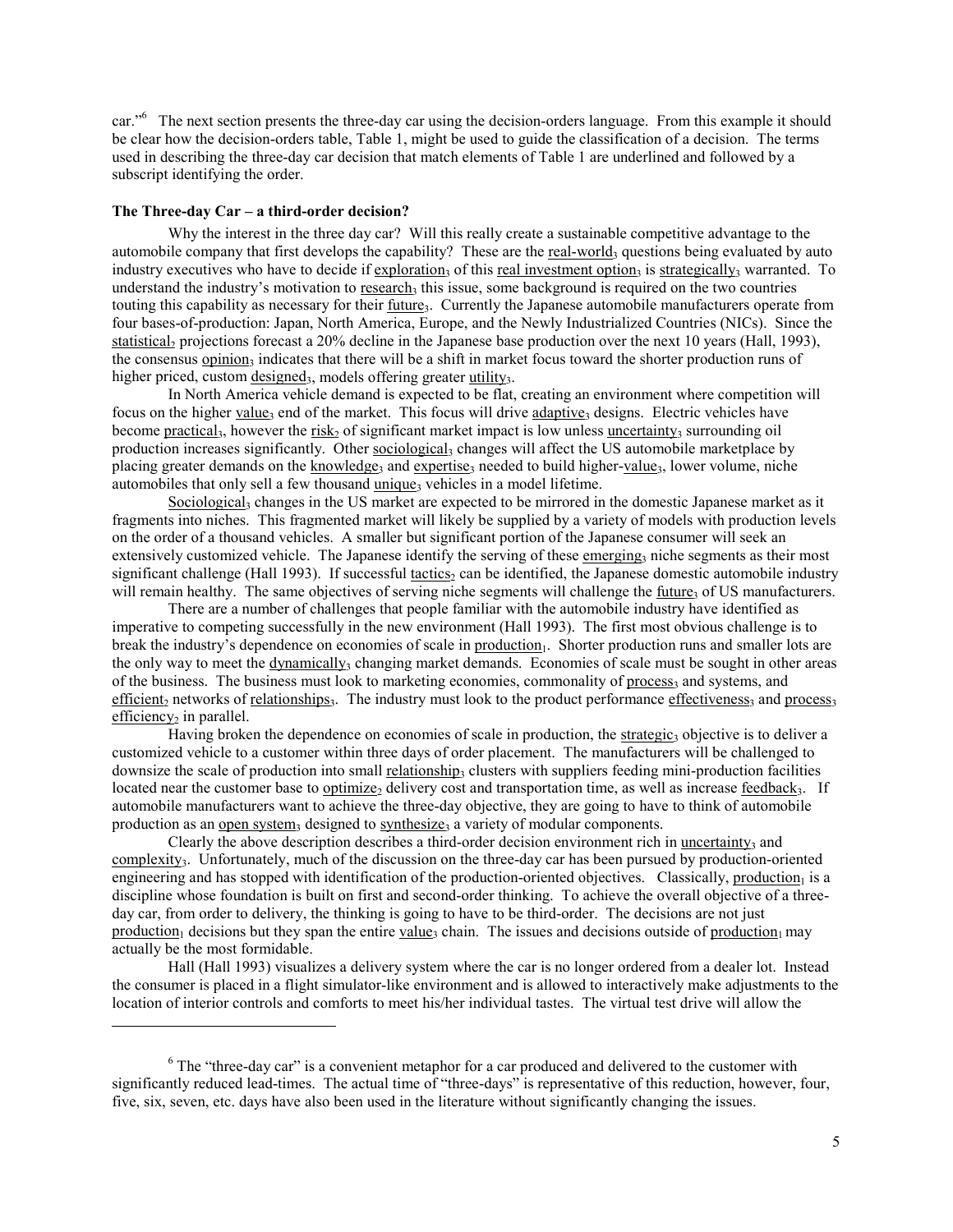customer to experience3 different types of suspensions on different types of roads, under different driving conditions. The three-day car will be made to order with zero inventories. Although the three-day car may be significantly more expensive to produce, the reduction in inventory<sup>7</sup> may offset some of the increase. Additionally, the consumer may identify the benefit of future, upgradability as a longer usable, life, and thus, be willing to pay for these more expensive vehicles over much longer periods of time.

The fundamental issue to making this purchase process a reality, is how do you change the buying, habits of consumers? Rather than simply being consumers of a generic manufactured good, the new consumer is required to actively<sub>3</sub> participate in the production process; they are "prosumers." Another big challenge will be the ordering system that will convert the prosumers desires into a feasible  $\frac{design_3}{}$ . The prosumers credit must be verified in real time and some type of contract<sub>1</sub> must be established to assure that the custom vehicle will in fact be purchased.

Data requirements would be immense if customization were allowed. Service stations would have to get car specific information to make needed repairs. The synchronization of the distributed open system, would be complex<sub>3</sub>. There would be a severe information integrity crunch attempting to coordinate information between assembly plants, suppliers, dealers, planning centers, maintenance and service centers – CAD/CAM systems, production specifications, vehicle performance and manufacture data, customer credit, and delivery information.

Even though the focus has been on technical requirements, the major decisions are likely to emerge from the human development issues not the technical details. The need will exist for flat, efficient, and informal, organization structures, small relationship, driven operating units, and complete process, integration of people with computer information systems. Any scenario of a three-day car will change the basic nature of the auto industry.

Success in making decisions to pursue significantly reduced cycle time "x-day" automobiles will depend on the decision-maker's ability to identify correctly the problem order and choose "order" appropriate techniques in seeking resolutions. Third-order problems like the three-day car require an alignment of decisions both horizontally across the organization and vertically up and down the value chain. This alignment will not occur if decisions are made based solely on first and second-order techniques because they will fail to fully appreciate the inherent interconnectedness.

### **DECISION-ORDER FRAMEWORK**

The taxonomy illustrated by Table 1 provides a useful intuitive guide for identifying the perceived decision-orders of a particular decision or problem. The three-day car example demonstrates the application of this definitional taxonomy to a specific third-order problem. Unfortunately, the implementation of the taxonomic classification is based on a subjective description of the decision/problem. Such a description is subject to a "framing bias." According to the Oxford English dictionary, "framing" is the "action, method, or process of constructing, making, or shaping anything whether material or immaterial." Thus, a "framing bias" is defined as the act of intentionally constraining/defining the limits of a decision/problem so that it falls within a prescribed classification.

Realizing that framing bias can significantly impact any subjective description, the argument can be made that all problems/decisions can be framed to fit the third-order classification. A taxonomy that allows all decisions/problems to be classified as a single class provides little practical use. Thus, the taxonomy must include a consistent methodology for framing the problem prior to classification.

Given the complexity and scale of the three-day car example, it is evident that re-framing and reclassification might be warranted. Although the overall decision to pursue a three-day car objective will remain third-order, $\delta$  it may be possible to decompose many of the specific manufacturing issues into simpler first, second, and third-order problems/decisions. Similarly, many of the delivery and distribution issues suggest independent first, second, or third-order problems/decisions. The issue of decomposition presents several questions that must be answered. How can the decision problem be decomposed? When should the framing decomposition stop, and the classification and analyses begin?

<sup>&</sup>lt;sup>7</sup> The current level of inventory by US automobile manufacturers is on the order of 60 to 90 days. (Japanese cars in the US have on the order of 30 days inventory).

 $8$  The complexity and uncertainties associated with the three-day car example make a complete decomposition impossible. Thus, the decision by an automobile manufacturer to pursue this objective will remain third-order no matter how many of the underlying issues are resolved.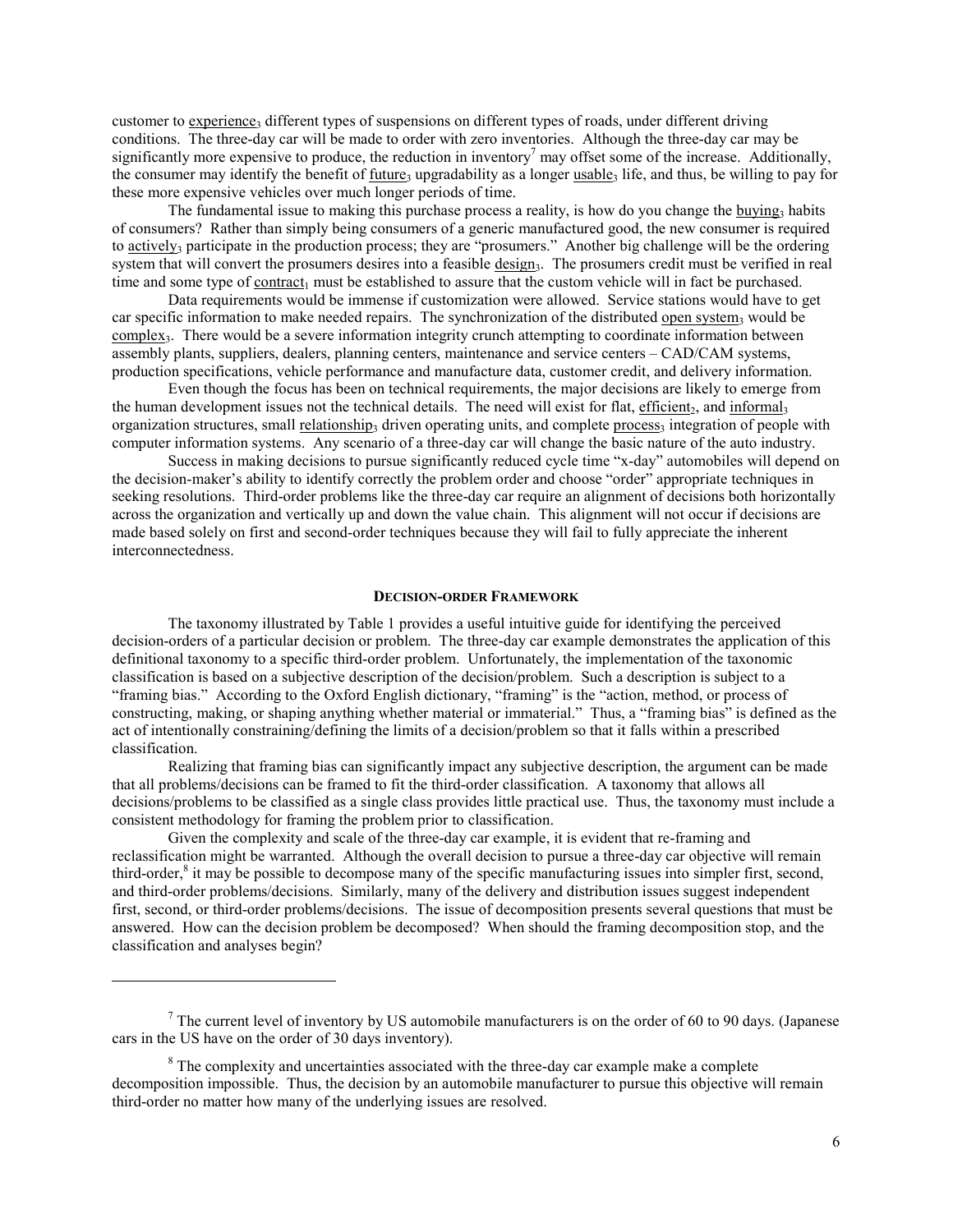The answers are found in the decision-order methodology presented in Figure 1. A decision problem is subjected to a series of questions probing the decision-maker's knowledge. If the decision-maker is confident that no decomposition can be made, the decision/problem is classified using the taxonomy and an appropriate solution methodology is pursued. However, if the decomposition can be performed to parse the decision problem into independent problems/decisions, the identified decomposition is made, and the decision-order methodology is reapplied to each new decision problem. When the knowledge of the decision-maker is not sufficient to make a clear decomposition assessment, the decision problem is classified as perceived third-order and additional steps are taken to search for additional understanding.



**Figure 1: The Decision-order Methodology** 

The decision-order taxonomy can now be viewed as an inverted pyramid or funnel, representing the universe of all decision problems. Figure 2 provides this visualization. The lower portion of the funnel contains first-order decision problems, the majority of which have mathematical solutions. The middle level represents second-order decision problems. Many of these second-order decision problems have heuristic solutions and some even offer robust mathematical procedures, which typically incorporate some form of probability theory. The toplevel represents all third-order decision problems. A small number of these third-order decision problems have heuristic solution methodologies that can be attempted. The area outside the regions of mathematical and heuristic solutions contains decision problems falling into the perceived third-order classification. These decision problems are potentially solvable but have solutions unknown to current science. As with other third-order problems, decision problems in this classification are communicated with metaphors and story telling.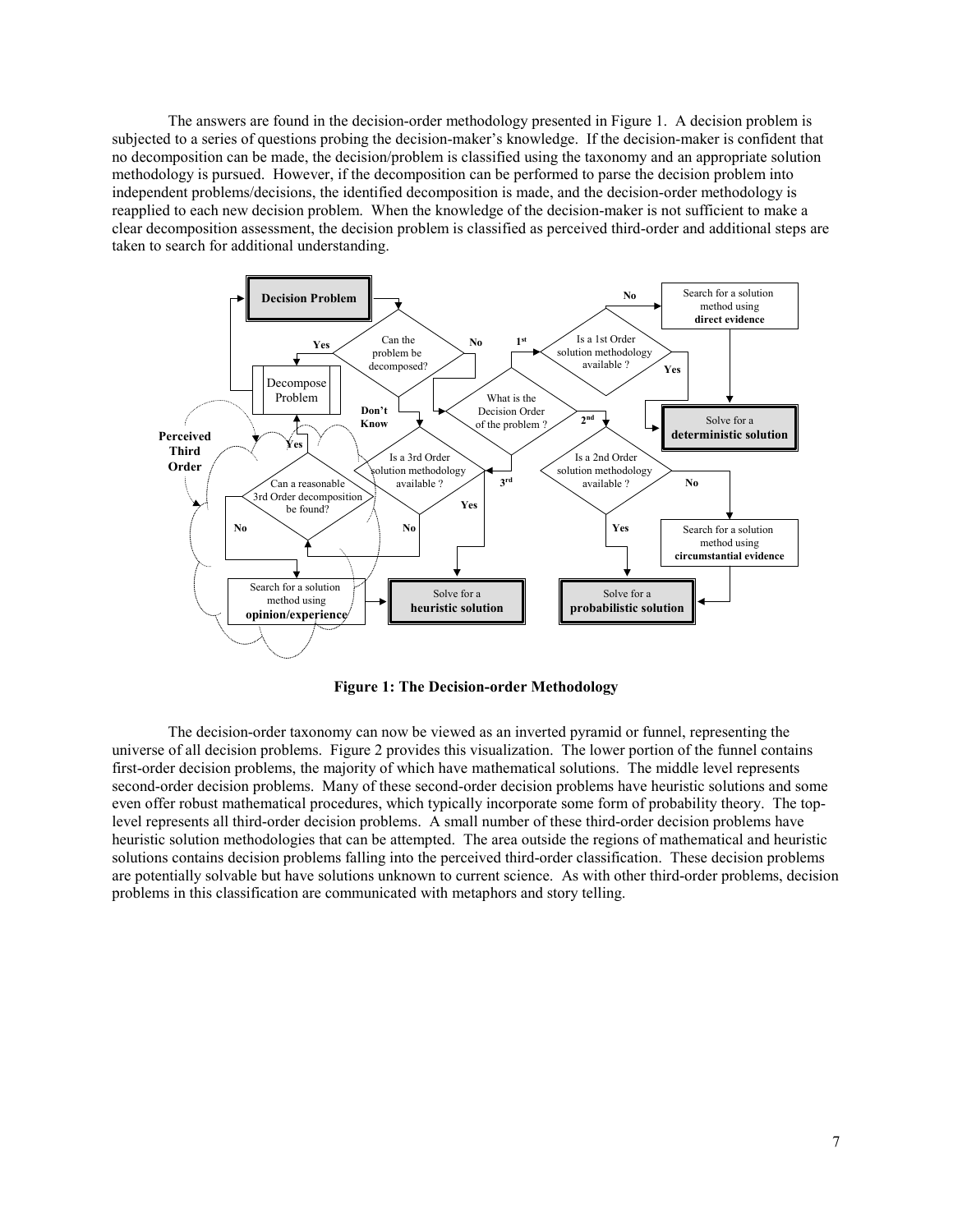

**Figure 2: The Decision-order Taxonomy Funnel** 

# **ADVANCEMENT OF SCIENCE**

*No part of the aim of normal science is to call forth new sorts of phenomena; indeed those that will not fit the box are often not seen at all. Nor do scientists normally aim to invent new theories, and they are often intolerant of those invented by others. Instead, normal-scientific research is directed to the articulation of those phenomena and theories that the paradigm already supplies (Kuhn 1970, p. 24).* 

The traditional incremental view of scientific advancement is challenged by Thomas Samuel Kuhn's book "The Structure of Scientific Revolutions." Kuhn (Kuhn 1970) associates "normal" scientific research with the refinement of existing theories within the constraints of the current dominant paradigms.<sup>9</sup> Thus, the phrase "advancement of science" is typically associated with long periods in which Kuhn's "normal" scientific research takes place. Kuhn recognizes that "normal" (incremental) science constitutes a majority of science, but emphasizes that there exist extraordinary periods of scientific revolutions where the old paradigms are replaced by new paradigms. These revolutions result in what has been popularized as a paradigm shift.

Kuhn's conceptualization of science can be described using the decision-order taxonomy funnel. In this view, science and understanding advance by opening up the funnel or by pushing more decision problems down the hierarchy. The decision-order funnel is redrawn in Figure 3 with arrows to indicate the "normal" advancement of science and with stars to represent particular decision problems. The bold black arrows indicate the process of opening up the funnel, which is equivalent to developing new methodologies. The white arrow indicates the constant force of "normal" science pushing decision problems down the funnel; a process associated with incremental changes in understanding.

<sup>&</sup>lt;sup>9</sup> Kuhn defines paradigms as "universally recognized scientific achievements that for a time provide model problems and solutions to a community of practitioners" ((Kuhn 1970, p. viii). This definition will be used in this document.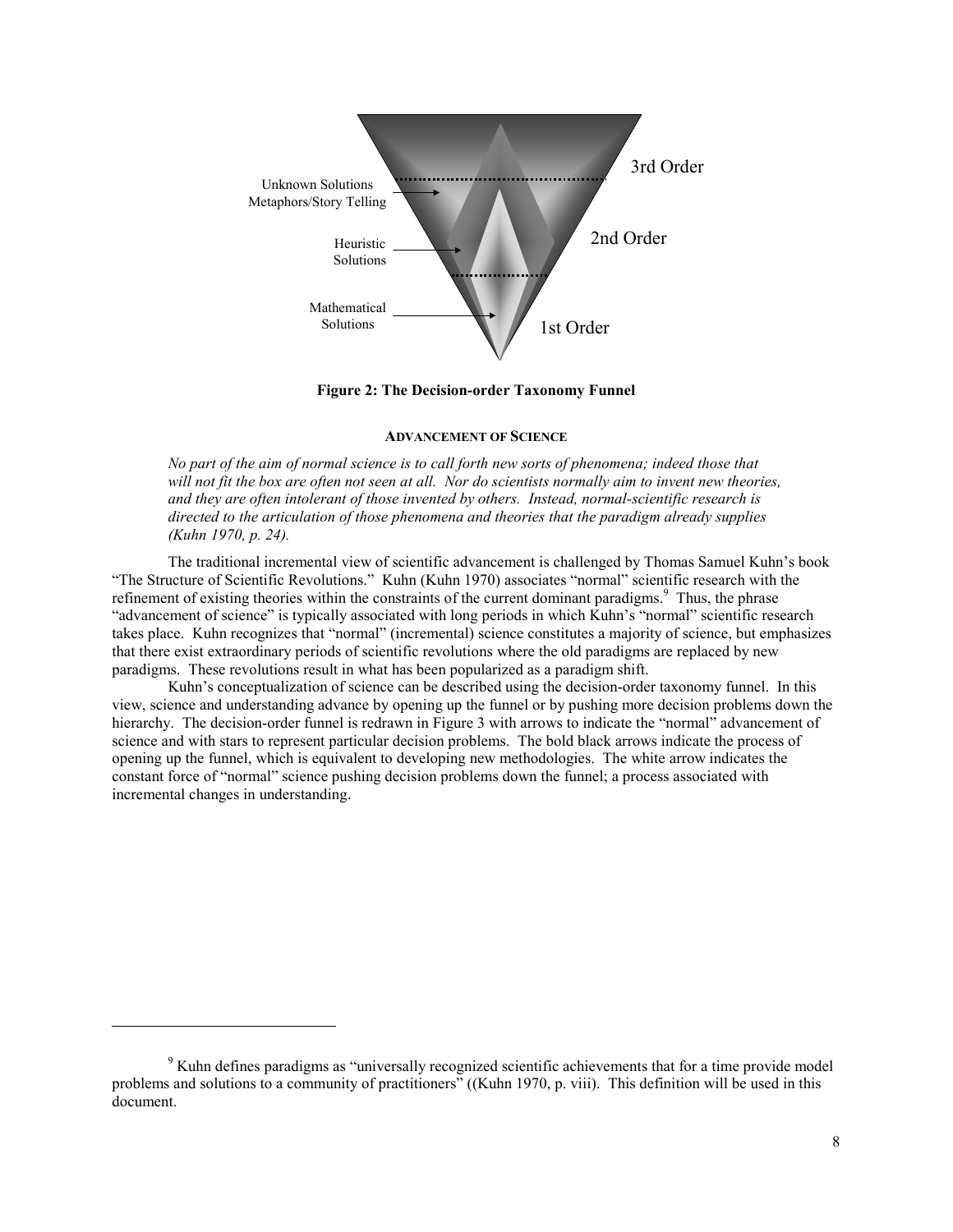

**Figure 3: Advancements in Science** 

As science advances, the areas that have known mathematical or heuristic solutions expand slowly outward. This outward expansion over time may reach the specific decision problem, represented by the black star. When this event occurs, the decision problem is subsumed into the solution knowledge base of that particular decision-order.

There is also a constant pressure placed on the top of the funnel pushing some of the perceived second and third-order problems to a lower level in the hierarchy. The white arrow indicates this movement. As "normal" science enlightens the paradigmatic understanding of a particular decision problem (the decision problem indicated by the white star), the decision problem is pushed down and toward the center of the funnel. This progress eventually moves the decision problem into an area that allows the application of known methodologies.

Although the phrase "advancement of science" is restricted to the movements indicated by the arrows, other forces occasionally reposition decision problems within the hierarchy. These movements could be described as advancements, since they are the result of an increased understanding of the particular decision problem. This increased understanding contrasts that found in "normal" science because it embodies a fundamental redefinition of the decision problem. This shift occurs when the false paradigms protecting these decision problems are exposed. When the paradigms are broken by seminal innovations, the problem shifts to a new level of hierarchy or a different solution methodology within the same level. In the model, a shift of this type is not considered an "advancement of (normal) science," but rather, the recognition of a completely new decision problem with better-understood constraining parameters.

The movement in the decision-order funnel can be recognized in the following example of real-world problem solving. It is important to recognize that the advancement process is not a step-by-step linear progression, but involves "fits and spurts" with any number of discontinuities. Typically, the major seminal advances begin with a redefinition of the decision problem, followed by an innovative progression down the funnel. The story of Einstein's work on time and space is used to illustrate this process.

#### **An Advancement in Science – Einstein's Theory of Relativity**

In arguably the most elucidating case study conducted to study the actual thinking process, Max Wertheimer recalls in his book "Productive Thinking" a series of conversations with his friend Albert Einstein. Wertheimer (Wertheimer 1959) had the opportunity to question Einstein in depth about the thinking process that culminated in the theory of relativity. As pointed out by Wertheimer, "Einstein's original papers give his results. They do not tell the story of his thinking (Wertheimer 1959, p. 213)." The chronicle, which began in 1916, tells of a man puzzled by a world that could not be explained by the available scientific theories. Einstein had generated a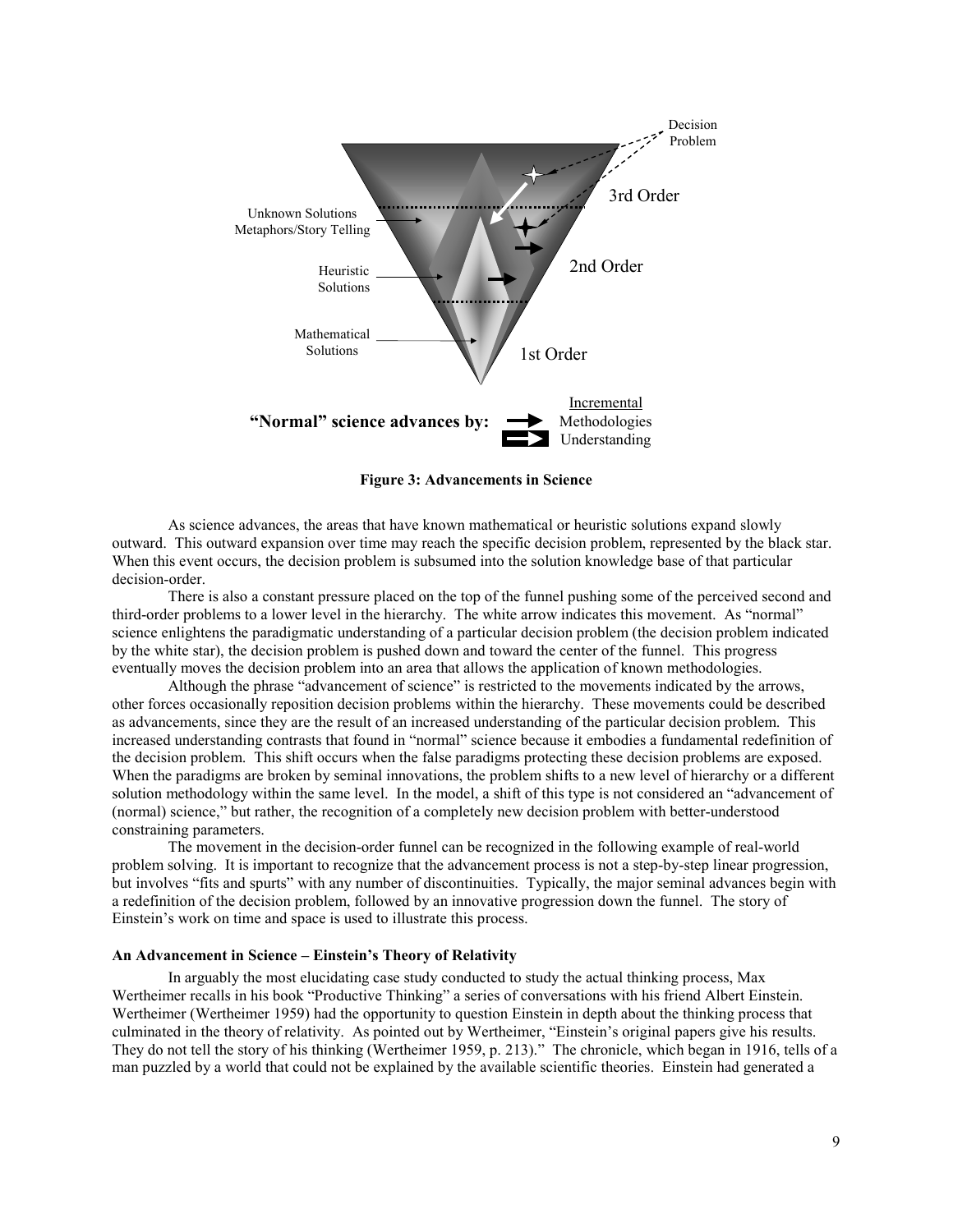fuzzy description of the problem, or initial state  $S_0$ , but at this point there was no clear solution, or end state  $S_x$ , and certainly no series of transformation rules<sup>10</sup> which could take one from the problem to the solution, or from state  $S_0$ to state  $S_x$ . Einstein had identified a third-order problem that would eventually be transformed into a solvable firstorder concept. The saga recanted by Wertheimer is worth paraphrasing here, $^{11}$  for it illustrates the complexity of the actual decision process and shows how some problems defined as third-order initially, can be transformed by scientific inquiry, intellectual genius, and serendipity into a first-order theory.

When Einstein was only sixteen years old his innate abilities in physics and mathematics led him to a troubling line of questioning. "What if one were to run after a ray of light? What if one were riding on the beam? If one were to run after a ray of light as it travels, would its velocity thereby be decreased? If one were to run fast enough, would it no longer move at all? …" Einstein recalled the puzzle that drove his thinking: "I know what the velocity of a light ray is in relation to a system. What the situation is if another system is taken into account seems to be clear, but the consequences are very puzzling." When Wertheimer asked Einstein, in this early period of questioning, whether he had some idea of the constancy of light velocity, which was independent of the reference system, he responded: "No, it was just a curiosity. That the velocity of light could differ depending upon the movement of the observer was somehow characterized by doubt. Later developments increased that doubt."

Einstein's training suggested that light was only a carrier of electrical phenomena. Maxwell had developed electromagnetic field equations in which a constant velocity of light was important. Einstein began to question, if the Maxwell equations are valid with regard to one system, they are not valid in another, thus, they need to be modified. For many years Einstein studied and attempted to change the Maxwell equations, only to fail in formulating a satisfactory alternative. With all his attempts, Einstein was unable to make the assumption that the velocity of light was constant and still produce a provable theory of electromagnetic phenomena. This effort illustrates Einstein's attempts to use existing theories and techniques to explain his own observations, priming him to accept the problem as subjective third-order.

Doubt was increased when the famous Michelson experiment was published. The Michelson experiment was based on the premise that "If you are running away from a body that is rushing toward you, you will expect it to hit you somewhat later than if you are standing still. If you run toward it, it will hit you earlier." Michelson took this logical truism and applied it to light. "He compared the time light takes to travel in two pipes if these pipes meet at right angles to each other, and if one lies in the direction of the movement of the earth, while the other is vertical to it. Since the first pipe, in its lengthwise direction, is moving with the movement of the earth, the light traveling in it ought to reach the receding end of this pipe later than the light in the other pipe reaches its end." To the surprise of most physicists, no difference was found. This was a significant discovery that threatened to invalidate much of the established first and second-order theory in physics.

In an attempt to save the established knowledge base and paradigms, Lorentz, a famous Dutch physicist, developed a theory that seemed to explain the Michelson result.<sup>12</sup> Lorentz introduced an intriguing auxiliary hypothesis: "he assumed that the entire apparatus used in the measurement underwent a contraction in the direction of the earth's motion." Making this assumption implied that the length of the pipe in the direction of the earth's movement changed in the exact proportion needed to compensate for the earth's movement. The perpendicular pipe only changed in width and not in length, resulting in pipes of different lengths. From this theory, Lorentz was able to resolve the mathematically counter intuitive results of Michelson. Thus, the traditional theories were secured in their mathematical foundations.

Einstein, however, was not satisfied. Einstein asked himself: "Except for that result, the whole situation in the Michelson experiment seems absolutely clear; all the factors involved and their interplay seem clear. But are they really clear? Do I really understand the structure of the whole situation, especially in relation to the crucial result?" In this, Einstein attempted to understand the phenomena in spite of the current paradigms.

Wertheimer described Einstein as feeling a "gap somewhere without being able to clarify it, or even formulate it." Einstein believed the problem was greater than resolving the contradiction between Michelson's

 $10$  First and second-order solution methodologies are often represented by a series of transformation rules.

 $11$  Much of the description that follows is paraphrased from Chapter Nine of Wertheimer's 1959 edition of "Productive Thinking." It also includes a number of direct quotes from Einstein, which will be highlighted as appropriate.

 $12$  This provides a clear example of the scientific establishment attempting to find an explanation using existing theory, explaining away, and redefining the problem so that first and second-order techniques remain valid.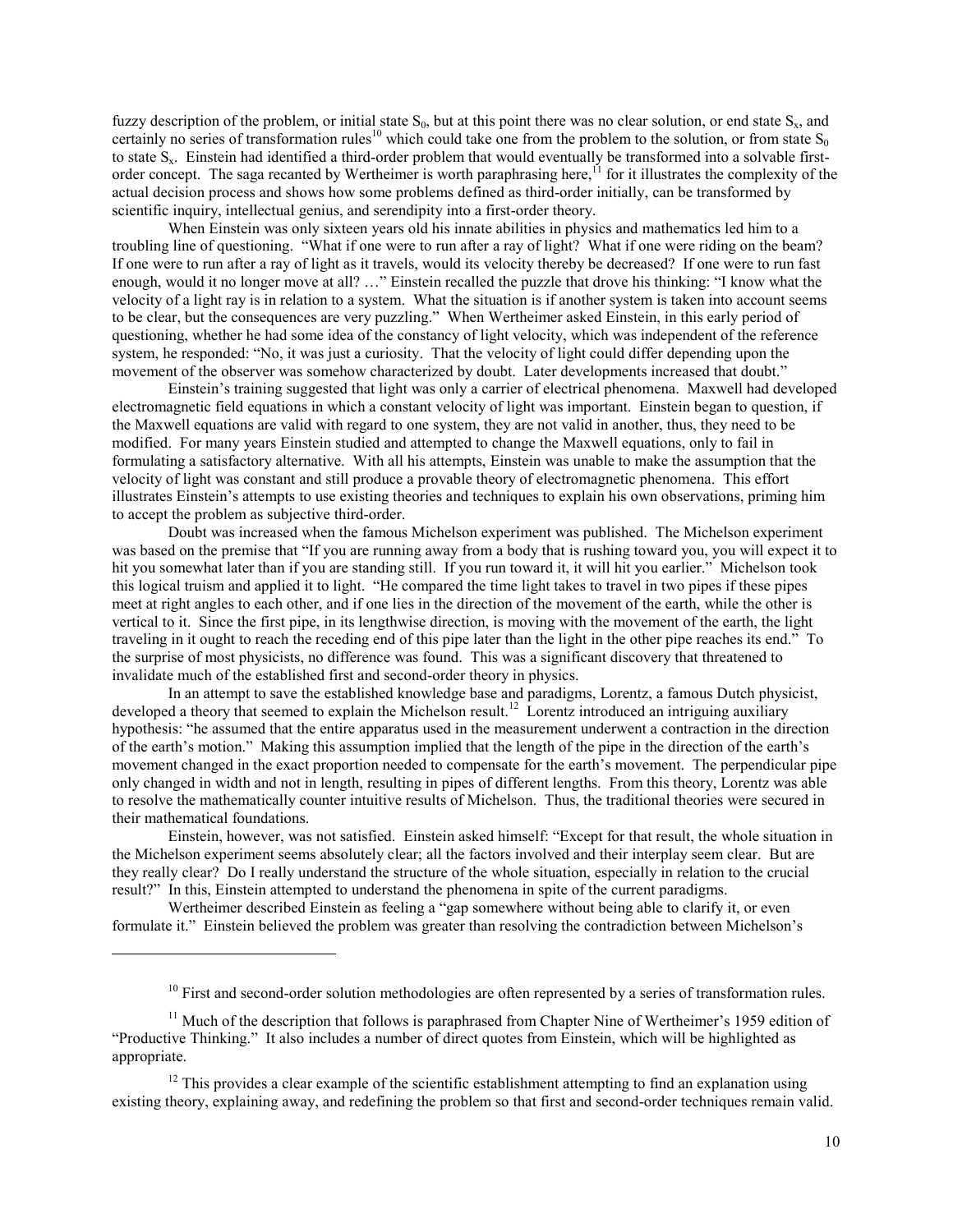actual and the expected result. This is when Einstein asked himself again "Do I see clearly? … the relation, the inner connection between the two, between the measurement of time and that of movement? Is it clear to me how the measurement of time works in such a situation?"

The nexus of what would follow for Einstein would be a realization that time measurement involves simultaneity. "If two events occur in one place, I understand clearly what simultaneity means. For example, I see these two balls hit the identical goal at the same time. But … am I really clear about what simultaneity means when it refers to events in two different places? What does it mean to say that this even occurred in my room at the same time as another event in some distant place? Surely I can use the concept of simultaneity for different places in the same way as for one and the same place – but can I? Is it as clear to me in the former as it is in the latter case? … It is not!"

He went on to perform a mental experiment, or the third-order technique called mental simulation: "Lightning strikes in two distant places. I assert that both bolts struck simultaneously. I ask you, dear reader, whether this assertion makes sense, you will answer, 'Yes, certainly.' But if I urge you to explain to me more clearly … you will find … this question is not as simple as it at first appears. … After some deliberation you may make the following proposal to prove whether the two shafts of lightning struck simultaneously. Put a set of two mirrors, at an angle of 90 degrees to each other, at the exact halfway mark between the two light effects, station yourself in front of them, and observe whether or not the light effects strike the mirrors simultaneously.

… What happens if, in the time during which the light rays approach my mirrors, I move with them, away from one source of light and toward the other? Obviously, if the two events appeared simultaneous to a man at rest they would not then appear so to me, who am moving with my mirrors. His statement and mine must differ. We see then that our statements about simultaneity involve essentially reference to movement of the observer. … I must therefore conclude that in every such measurement reference must be made to the movement of the system. … Every system has its special time and space values. A time or space judgement has sense only if we know the system with reference to which the judgement was made."

From this insight Einstein established the theory of relativity and developed the transformational formula needed to answer the question: "… how does one find the transformation from one system to another when they move in relation to each other?" The results, which Einstein obtained when deriving the transformation formulas, were remarkably similar to the Lorentz transformations. Einstein now realized that the contraction hypothesized by Lorentz "was not an absolute event, but a result of the relativity of measurements. It was not determined by a 'movement in itself which possesses no real sense for us, but only by a movement with reference to the chosen observation system.'" After seven years of intense dynamic problem-solving, Einstein would spend only five weeks writing a paper that would change modern physics.

#### **The Decision-order Taxonomy Revisited**

The story is clear and relatively well documented by Einstein himself and others. The real insight into Einstein's decision processes can be found in a footnote in Wertheimer's book:

*"I wish to report some characteristic remarks of Einstein himself. Before the discovery that the crucial point of the solution lay in the concept of time, more particularly in that of simultaneity, axioms played no role in the thought process – of this Einstein is sure. (The very moment he saw the gap, and realized the relevance of simultaneity, he knew this to be the crucial point for the solution.) But even afterward, in the final five weeks, it was not the axioms that came first. 'No really productive man thinks in such a paper fashion,' said Einstein. 'The way the two triple sets of axioms are contrasted in the Einstein-Infeld book is not at all the way things happened in the process of actually thinking. This was merely a later formulation of the subject matter, just a question of how the thing could afterwards best be written. The axioms express essentials in the condensed form. Once one has found such things one enjoys formulating them in that way; but in this process they did not grow out of any manipulation of the axioms.'* 

*He added, 'These thoughts did not come in any verbal formulation. I very rarely think in words at all. A thought comes, and I may try to express it in words afterward.' When I (Wertheimer) remarked that many report their thinking is always in words, he only laughed. I once told Einstein of my impression that 'direction' is an important factor in thought processes. To this he said, 'such things were very strongly present. During all those years there was a feeling of direction, of going straight toward something concrete. It is, of course, very hard to express that from later considerations about the rational form of the solution. Of course, behind such a direction there is*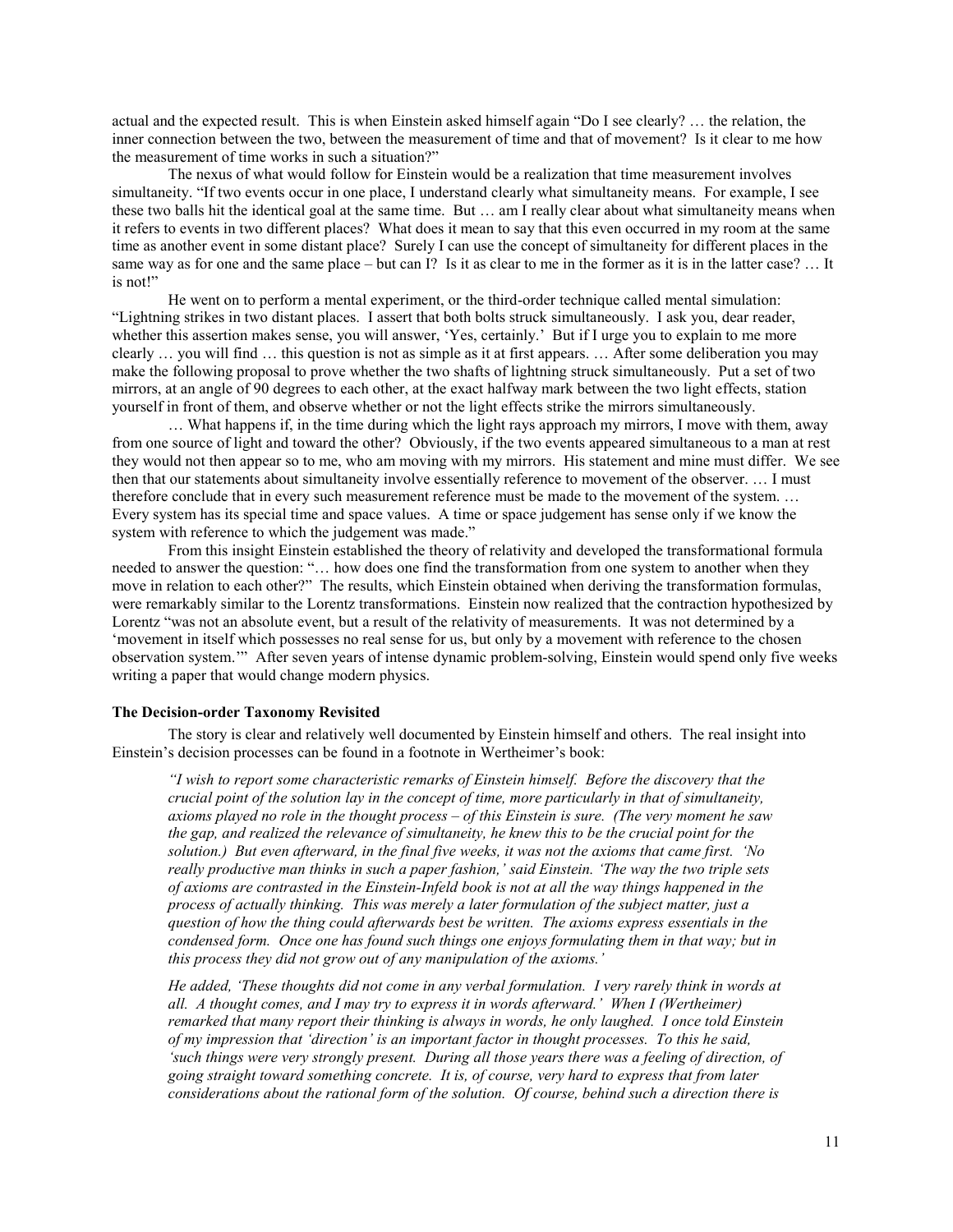*always something logical; but I have it in a kind of survey, in a way visually'" (Wertheimer 1959, p. 228, FN7).* 

Did Einstein arrive at his conclusions just by randomly trying different axioms until he found one that worked? Axioms allow us to derive details from a few general propositions. It is one of the most efficient techniques so far invented in logic and mathematics. It is the underlying technique used in first and second-order problem solving. With a good core set of axioms, one is able to deal with a gigantic sum of facts, with huge numbers of propositions, by substituting for them a few sentences which in a formal sense are equivalent to all that knowledge. In Einstein's case the axioms were only a matter of later formulation – after the real thing, the seminal discovery, had happened.

In this analysis, the decision-making process cannot be described ex-ante; it can only be explained ex-post. Similarly, attempting to constrain real thinking to an ex-ante or prescriptive process constrains the problem set to the relatively small universe of first and second-order possibilities. Problems and decisions that are perceived ex-ante to be third-order require third-order thinking. If however, this thinking is constrained to prescriptive first and secondorder methodologies, the solutions found will be in the form of first or second-order paradigms. These derived solutions will not necessarily solve the right problem or provide direction in making the best decisions. Those who correctly identify problems as third-order and pursue third-order solutions may discover ex-post, as Einstein did, that a new first or second-order theory emerges.

Thus, proper identification of the decision or problem is critical to finding a course of action or solution. The decision-order taxonomy provides the required identification system. Identifying the problem or decision exante and then searching for the solution that can be explained ex-post is the goal. If the contraire view is adopted where the solution methodology is defined ex-ante, and the effort is focused on searching for a problem or decision, real-world problems will never be solved and real-world decisions will be seriously flawed.